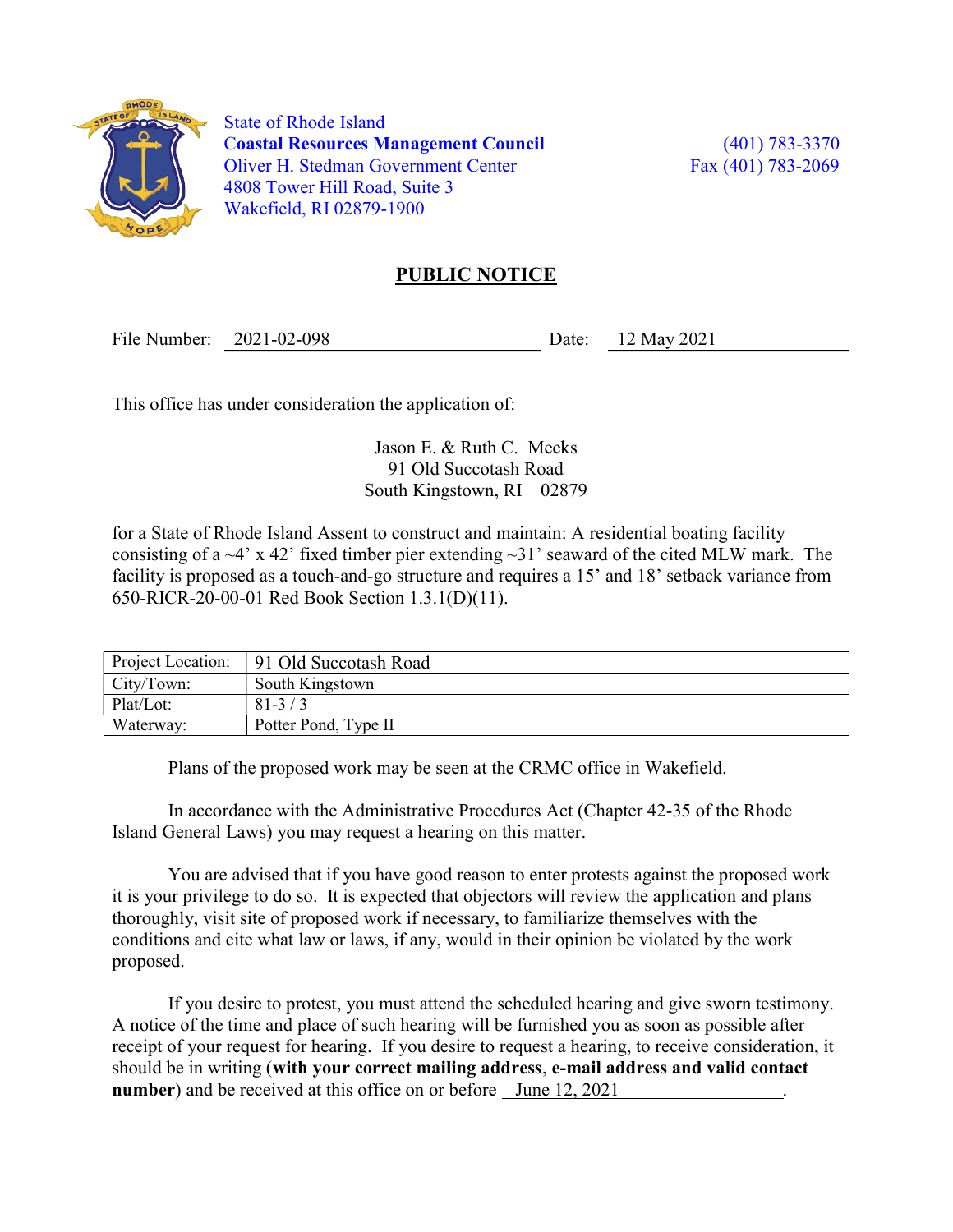



## CJ DOYLE, P.E. CIVIL ENGINEERING

MAILING ADDRESS<br>P.O. BOX 1161, HOPE VALLEY, RI<br>OFFICE LOCATION<br>1122 MAIN STREET<br>WYOMING, RI

PHONE (401) 491-9530 cjengine@cox.net



REGISTERED<br>PROFESSIONAL ENGINEER

& ASSOCIATES

FRISELLA-BALCH

33 NORTH ROAD, SUITE C-201<br>PEACE DALE, RI

PHONE (401) 783-5949<br>FAX (401) 783-5997

JEFFREY K. BALCH www.frisella.com B

PROFESSIONAL<br>LAND SURVEYOR 白山  $\frac{\dot{\mathsf{p}}}{2}$ 

1839

ADDRESS:<br>91 OLD SUCCOTASH ROAD

SOUTH KINGSTOWN, RI DATE: JANUARY 25, 2021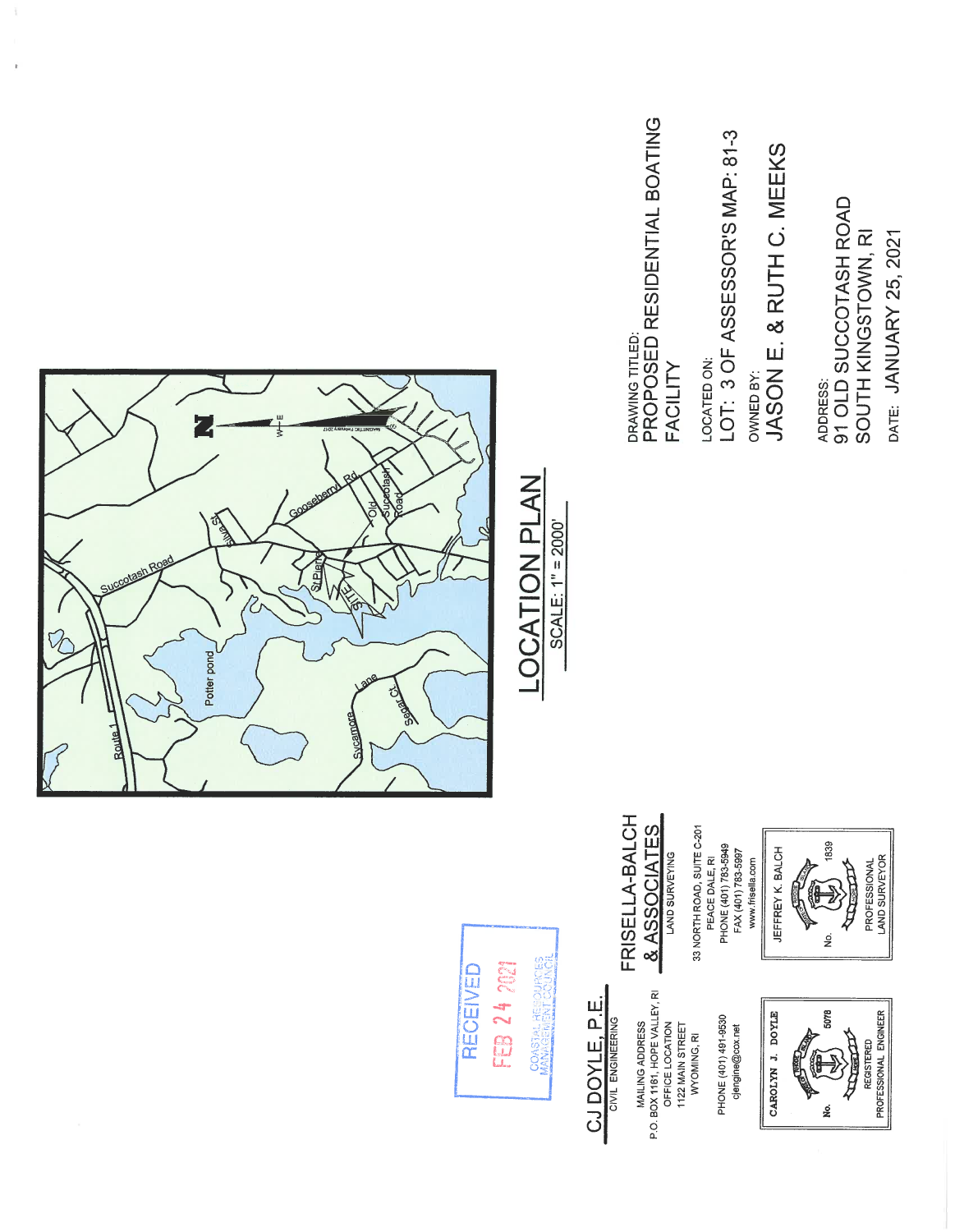